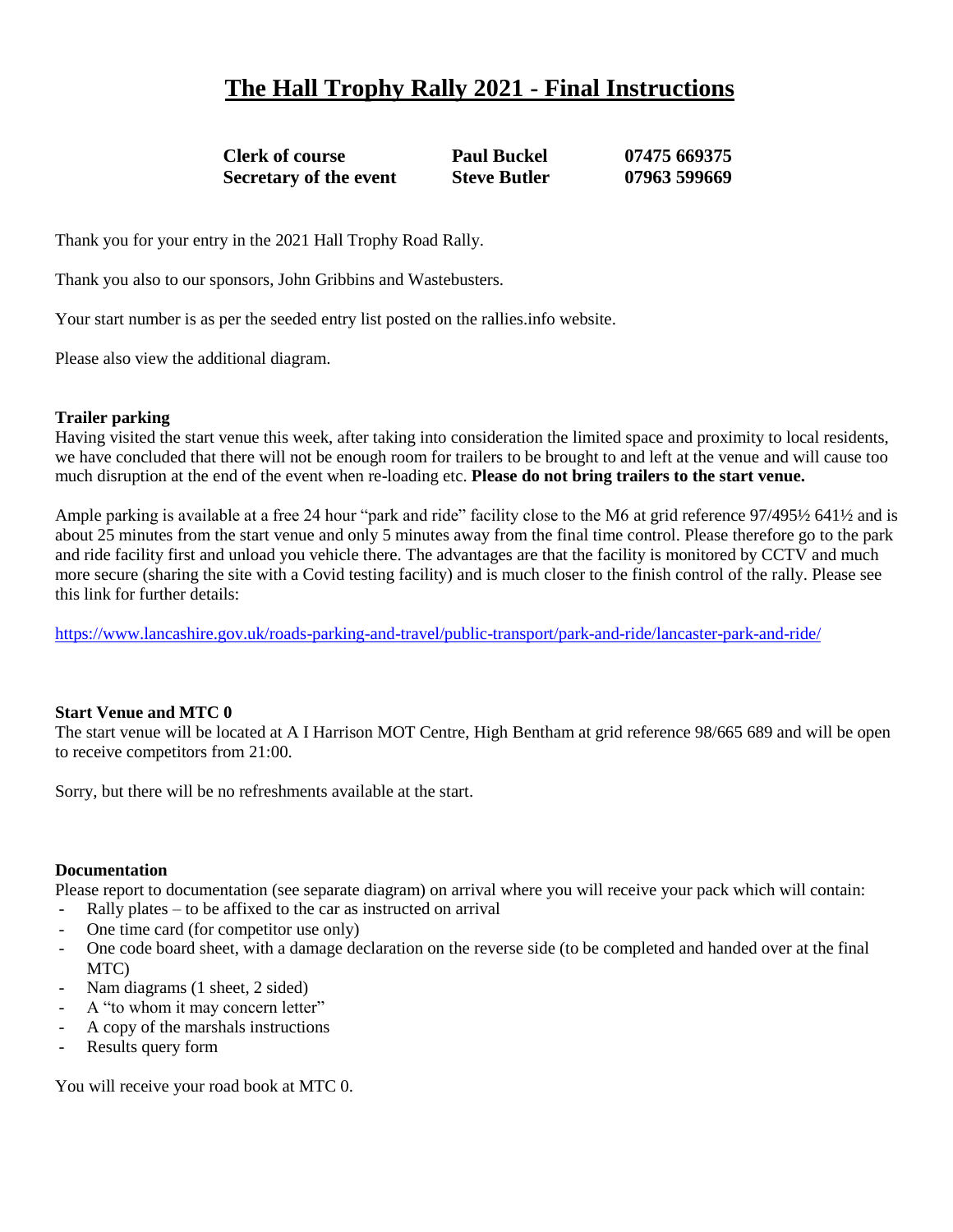### **Noise Test and Scrutineering at MTC 0**

The noise test will take place in the queue to MTC 0. Please see the separate diagram.

Please ensure that you car is able to pass the noise test prior to arriving. There will not be enough time to correct any problems once your car has been tested.

In order to minimise contact between event official and competitors to comply with Covid-19 restrictions and reduce virus transmission, only a random selection of cars will be selected for a scrutineering and safety inspection. This will also be carried out in the queue for the start.

Please see separate diagram.

## **Please arrive at MTC 0 at 23:15 plus your start number**

### **Fuel**

There is no fuel halt. Please ensure you have sufficient fuel to complete the 80 mile route. Unfortunately, due to the remote location of the start venue, the nearest fuel stations are in the Lancaster and Carnforth areas to the west, or Settle to the east.

### **Abbreviations used in the route instructions and on organisers road signs**

- $CB = Code Board$
- $NAM = Not as Map$
- $MTC = Main Time Control$
- $MTCs = Main Time Control time$  to the second at the end of a standard section
- $STC = Standard Time Control (ending a standard section)$
- STCs = Standard Time Control timed to the second
- $NTC = Neutral Time Control (ending a neutral section)$
- $TTC = Transport Time Control (ending a transport section)$
- $GW =$  Standing Give Way
- $GS =$ Grid Square
- $GL =$  Grid Line
- $X$  Roads  $=$  Cross Roads
- DSO = Driving Standards Officer
- $SC = Secret Check$

## **All organisers road signs are mandatory**

e.g. NO (No entry), Q (Quiet) until QE (Quiet ends) ! (Caution) **DISQUALIFICATION FOR ALL THE FOLLOWING**

- Entering a Black spot or passing a "NO" board
- Giving any information to spectators.
- Receiving any information prior to the start, that has not been issued by the organisers to all competitors

All 30 MPH areas Transport and Neutral Sections are quiet and NO SPOTLIGHTS the penalty is disqualification